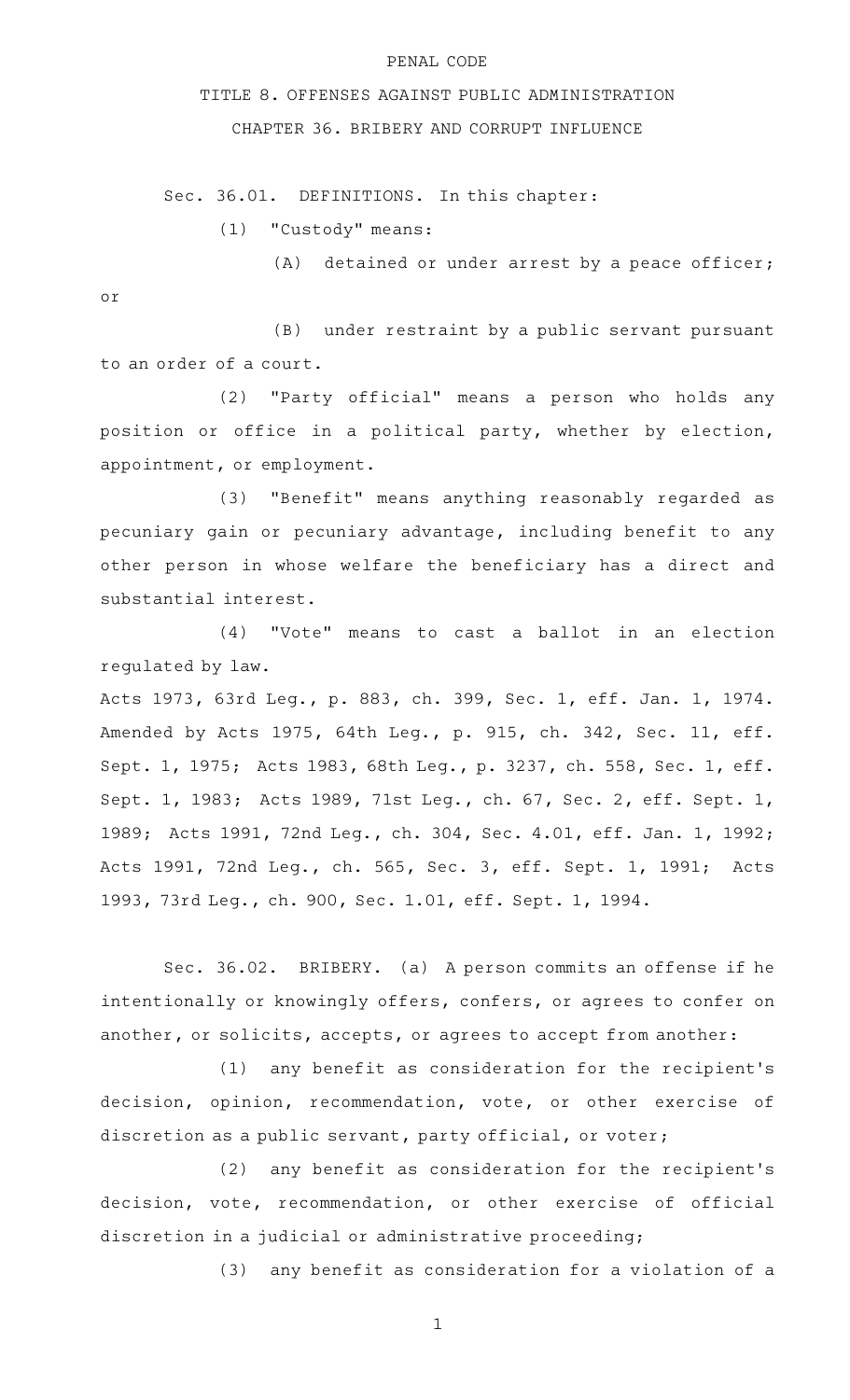duty imposed by law on a public servant or party official; or

 $(4)$  any benefit that is a political contribution as defined by Title 15, Election Code, or that is an expenditure made and reported in accordance with Chapter [305](http://www.statutes.legis.state.tx.us/GetStatute.aspx?Code=GV&Value=305), Government Code, if the benefit was offered, conferred, solicited, accepted, or agreed to pursuant to an express agreement to take or withhold a specific exercise of official discretion if such exercise of official discretion would not have been taken or withheld but for the benefit; notwithstanding any rule of evidence or jury instruction allowing factual inferences in the absence of certain evidence, direct evidence of the express agreement shall be required in any prosecution under this subdivision.

(b) It is no defense to prosecution under this section that a person whom the actor sought to influence was not qualified to act in the desired way whether because he had not yet assumed office or he lacked jurisdiction or for any other reason.

(c) It is no defense to prosecution under this section that the benefit is not offered or conferred or that the benefit is not solicited or accepted until after:

(1) the decision, opinion, recommendation, vote, or other exercise of discretion has occurred; or

(2) the public servant ceases to be a public servant.

(d) It is an exception to the application of Subdivisions (1), (2), and (3) of Subsection (a) that the benefit is a political contribution as defined by Title 15, Election Code, or an expenditure made and reported in accordance with Chapter [305](http://www.statutes.legis.state.tx.us/GetStatute.aspx?Code=GV&Value=305), Government Code.

(e) An offense under this section is a felony of the second degree.

Acts 1973, 63rd Leg., p. 883, ch. 399, Sec. 1, eff. Jan. 1, 1974. Amended by Acts 1975, 64th Leg., p. 915, ch. 342, Sec. 11, eff. Sept. 1, 1975; Acts 1983, 68th Leg., p. 3237, ch. 558, Sec. 2, eff. Sept. 1, 1983; Acts 1991, 72nd Leg., ch. 304, Sec. 4.02, eff. Jan. 1, 1992; Acts 1993, 73rd Leg., ch. 900, Sec. 1.01, eff. Sept. 1, 1994.

Sec. 36.03. COERCION OF PUBLIC SERVANT OR VOTER. (a) A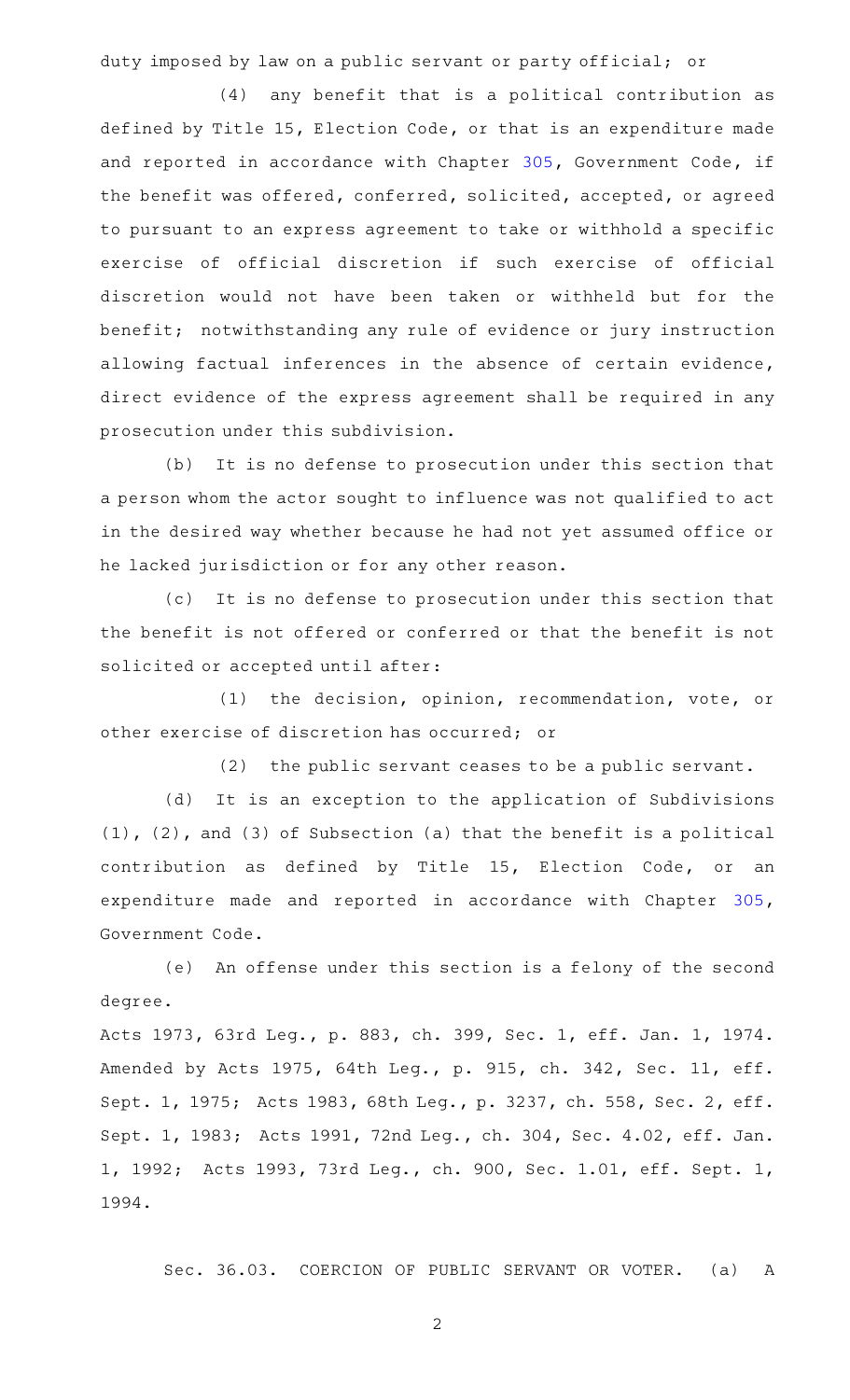person commits an offense if by means of coercion he:

 $(1)$  influences or attempts to influence a public servant in a specific exercise of his official power or a specific performance of his official duty or influences or attempts to influence a public servant to violate the public servant 's known legal duty; or

(2) influences or attempts to influence a voter not to vote or to vote in a particular manner.

(b) An offense under this section is a Class A misdemeanor unless the coercion is a threat to commit a felony, in which event it is a felony of the third degree.

(c) It is an exception to the application of Subsection (a)(1) of this section that the person who influences or attempts to influence the public servant is a member of the governing body of a governmental entity, and that the action that influences or attempts to influence the public servant is an official action taken by the member of the governing body. For the purposes of this subsection, the term "official action" includes deliberations by the governing body of a governmental entity.

Acts 1973, 63rd Leg., p. 883, ch. 399, Sec. 1, eff. Jan. 1, 1974. Amended by Acts 1989, 71st Leg., ch. 67, Sec. 1, 3, eff. Sept. 1, 1989; Acts 1993, 73rd Leg., ch. 900, Sec. 1.01, eff. Sept. 1, 1994.

Sec. 36.04. IMPROPER INFLUENCE. (a) A person commits an offense if he privately addresses a representation, entreaty, argument, or other communication to any public servant who exercises or will exercise official discretion in an adjudicatory proceeding with an intent to influence the outcome of the proceeding on the basis of considerations other than those authorized by law.

(b) For purposes of this section, "adjudicatory proceeding" means any proceeding before a court or any other agency of government in which the legal rights, powers, duties, or privileges of specified parties are determined.

(c) An offense under this section is a Class A misdemeanor. Acts 1973, 63rd Leg., p. 883, ch. 399, Sec. 1, eff. Jan. 1, 1974. Amended by Acts 1993, 73rd Leg., ch. 900, Sec. 1.01, eff. Sept. 1,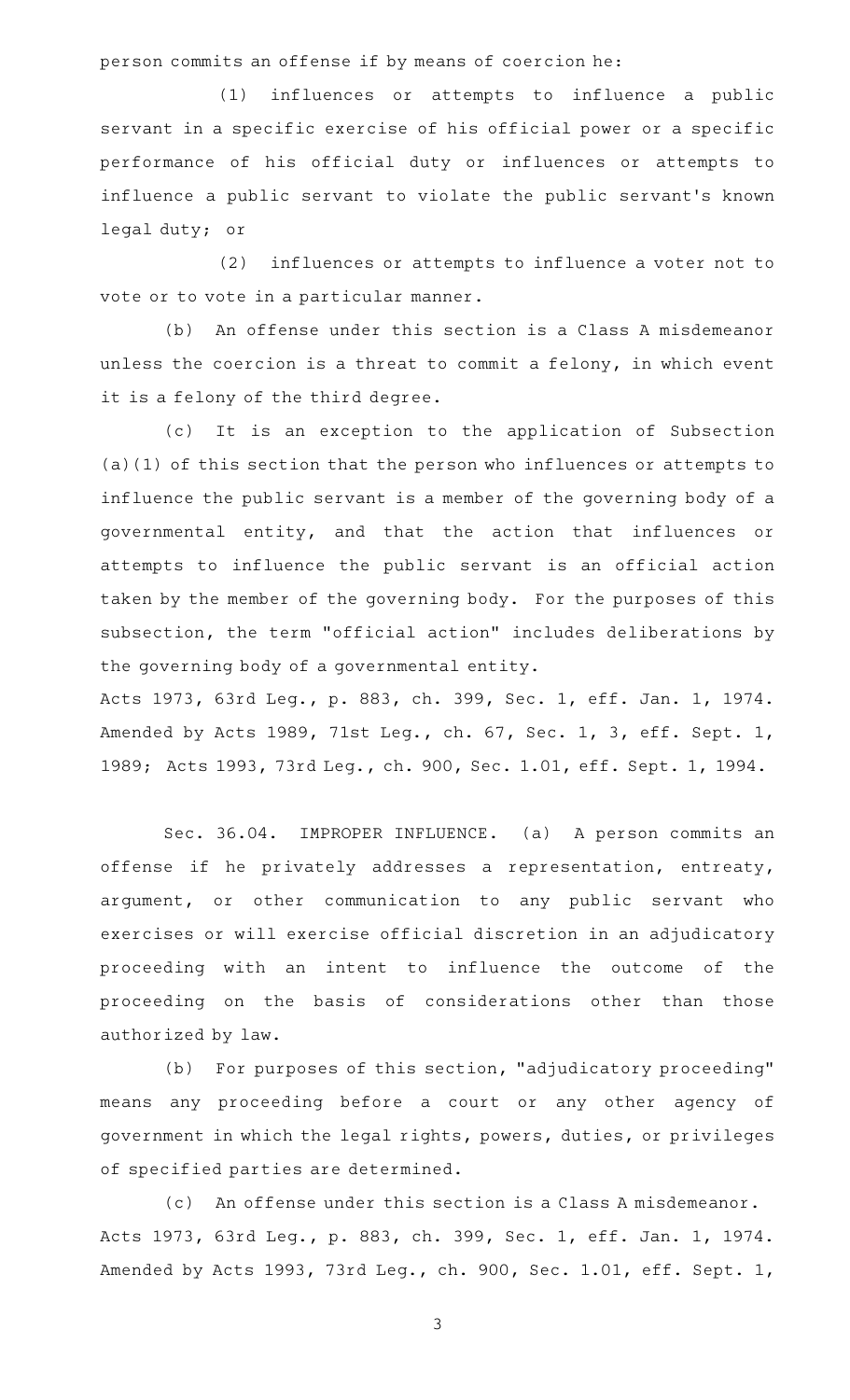1994.

Sec. 36.05. TAMPERING WITH WITNESS. (a) A person commits an offense if, with intent to influence the witness, he offers, confers, or agrees to confer any benefit on a witness or prospective witness in an official proceeding, or he coerces a witness or a prospective witness in an official proceeding:

 $(1)$  to testify falsely;

(2) to withhold any testimony, information, document, or thing;

(3) to elude legal process summoning him to testify or supply evidence;

(4) to absent himself from an official proceeding to which he has been legally summoned; or

 $(5)$  to abstain from, discontinue, or delay the prosecution of another.

(b) A witness or prospective witness in an official proceeding commits an offense if he knowingly solicits, accepts, or agrees to accept any benefit on the representation or understanding that he will do any of the things specified in Subsection (a).

(c) It is a defense to prosecution under Subsection (a)(5) that the benefit received was:

(1) reasonable restitution for damages suffered by the complaining witness as a result of the offense; and

(2) a result of an agreement negotiated with the assistance or acquiescence of an attorney for the state who represented the state in the case.

(d) An offense under this section is a felony of the third degree, except that if the official proceeding is part of the prosecution of a criminal case, an offense under this section is the same category of offense as the most serious offense charged in that criminal case.

(e) Notwithstanding Subsection (d), if the most serious offense charged is a capital felony, an offense under this section is a felony of the first degree.

(e-1) Notwithstanding Subsection (d), if the underlying official proceeding involves family violence, as defined by Section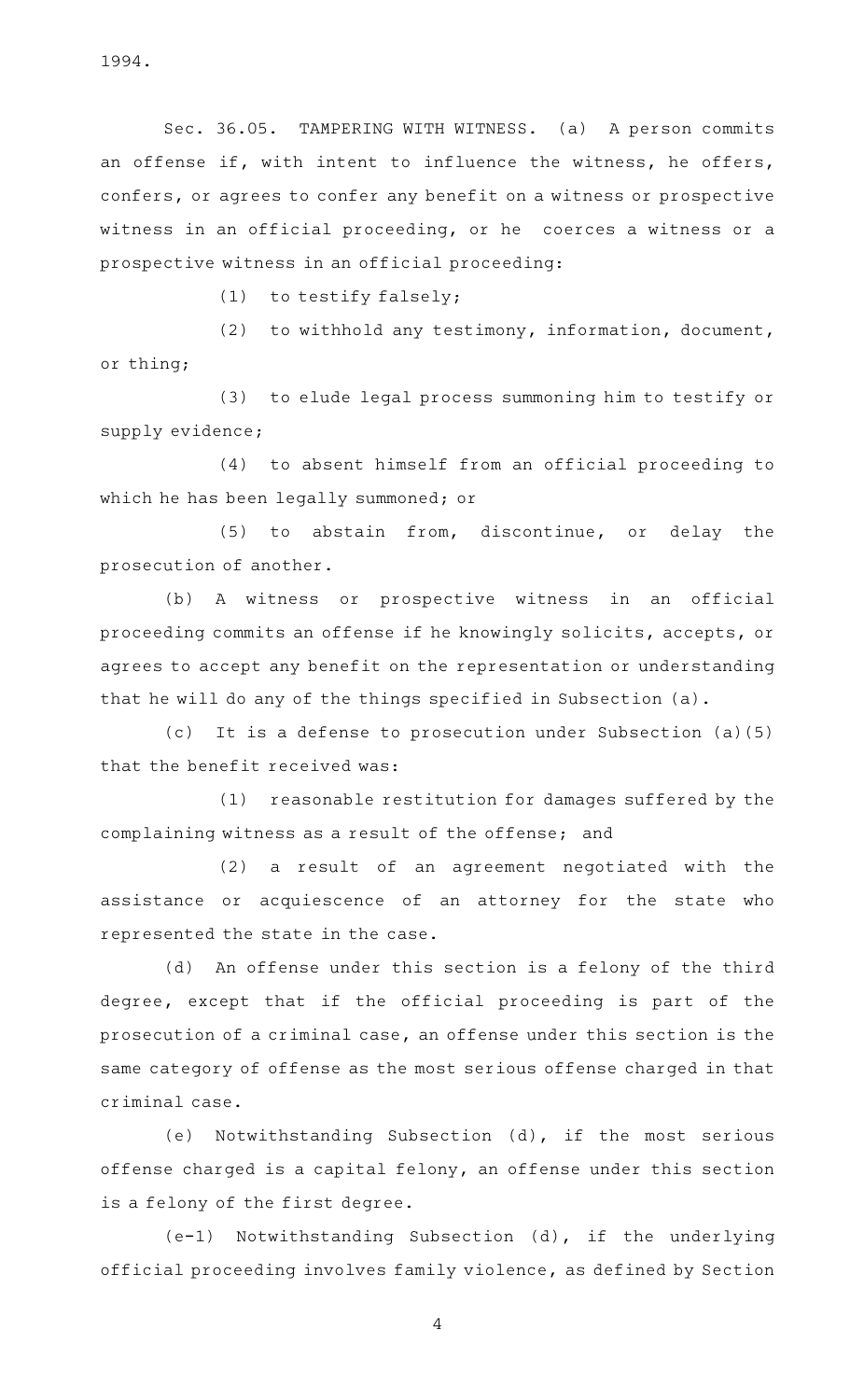[71.004](http://www.statutes.legis.state.tx.us/GetStatute.aspx?Code=FA&Value=71.004), Family Code, an offense under this section is the greater of:

(1) a felony of the third degree; or

 $(2)$  the most serious offense charged in the criminal case.

 $(e-2)$  Notwithstanding Subsections (d) and  $(e-1)$ , if the underlying official proceeding involves family violence, as defined by Section [71.004,](http://www.statutes.legis.state.tx.us/GetStatute.aspx?Code=FA&Value=71.004) Family Code, and it is shown at the trial of the offense that the defendant has previously been convicted of an offense involving family violence under the laws of this state or another state, an offense under this section is the greater of:

(1) a felony of the second degree; or

(2) the most serious offense charged in the criminal case.

 $(e-3)$  For purposes of Subsection  $(a)$ , a person is considered to coerce a witness or prospective witness if the person commits an act of family violence as defined by Section [71.004](http://www.statutes.legis.state.tx.us/GetStatute.aspx?Code=FA&Value=71.004), Family Code, that is perpetrated, in part, with the intent to cause the witness 's or prospective witness's unavailability or failure to comply and the offense is punishable under Subsection (e-1) or (e-2), as applicable.

(f) If conduct that constitutes an offense under this section also constitutes an offense under any other law, the actor may be prosecuted under this section, the other law, or both. Acts 1973, 63rd Leg., p. 883, ch. 399, Sec. 1, eff. Jan. 1, 1974. Amended by Acts 1993, 73rd Leg., ch. 900, Sec. 1.01, eff. Sept. 1, 1994; Acts 1997, 75th Leg., ch. 721, Sec. 1, eff. Sept. 1, 1997. Amended by:

Acts 2011, 82nd Leg., R.S., Ch. 770 (H.B. [1856](http://www.legis.state.tx.us/tlodocs/82R/billtext/html/HB01856F.HTM)), Sec. 1, eff. September 1, 2011.

Acts 2013, 83rd Leg., R.S., Ch. 165 (S.B. [1360](http://www.legis.state.tx.us/tlodocs/83R/billtext/html/SB01360F.HTM)), Sec. 1, eff. September 1, 2013.

Acts 2013, 83rd Leg., R.S., Ch. 165 (S.B. [1360](http://www.legis.state.tx.us/tlodocs/83R/billtext/html/SB01360F.HTM)), Sec. 2, eff. September 1, 2013.

Sec. 36.06. OBSTRUCTION OR RETALIATION. (a) A person commits an offense if the person intentionally or knowingly harms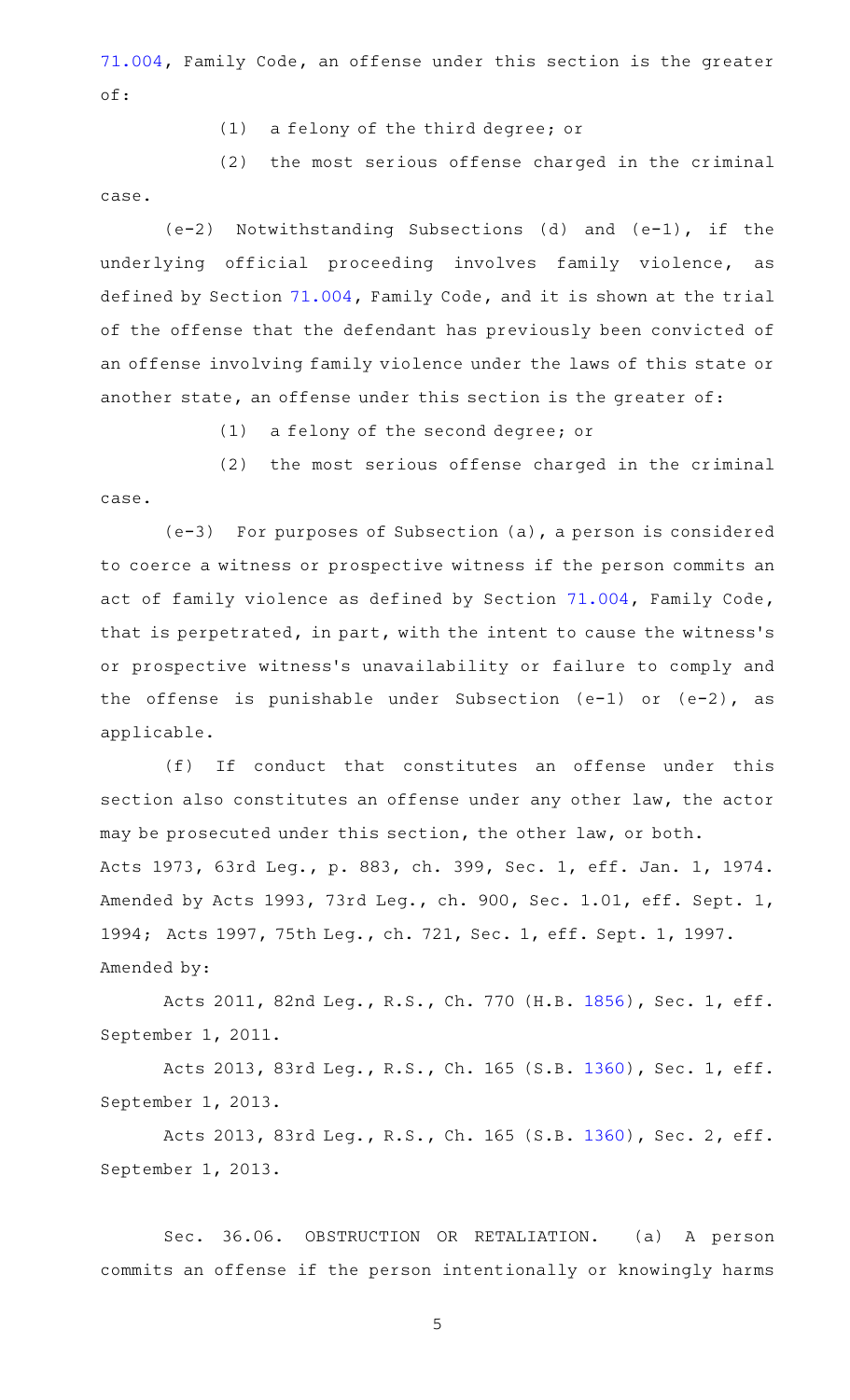or threatens to harm another by an unlawful act:

 $(1)$  in retaliation for or on account of the service or status of another as a:

(A) public servant, witness, prospective witness, or informant; or

(B) person who has reported or who the actor knows intends to report the occurrence of a crime; or

 $(2)$  to prevent or delay the service of another as a:

(A) public servant, witness, prospective witness, or informant; or

(B) person who has reported or who the actor knows intends to report the occurrence of a crime.

 $(a-1)$  A person commits an offense if the person posts on a publicly accessible website the residence address or telephone number of an individual the actor knows is a public servant or a member of a public servant 's family or household with the intent to cause harm or a threat of harm to the individual or a member of the individual 's family or household in retaliation for or on account of the service or status of the individual as a public servant.

 $(b)$  In this section:

(1) "Honorably retired peace officer" means a peace officer who:

(A) did not retire in lieu of any disciplinary action;

(B) was eligible to retire from a law enforcement agency or was ineligible to retire only as a result of an injury received in the course of the officer 's employment with the agency; and

(C) is entitled to receive a pension or annuity for service as a law enforcement officer or is not entitled to receive a pension or annuity only because the law enforcement agency that employed the officer does not offer a pension or annuity to its employees.

(2) "Informant" means a person who has communicated information to the government in connection with any governmental function.

(3) "Public servant" has the meaning assigned by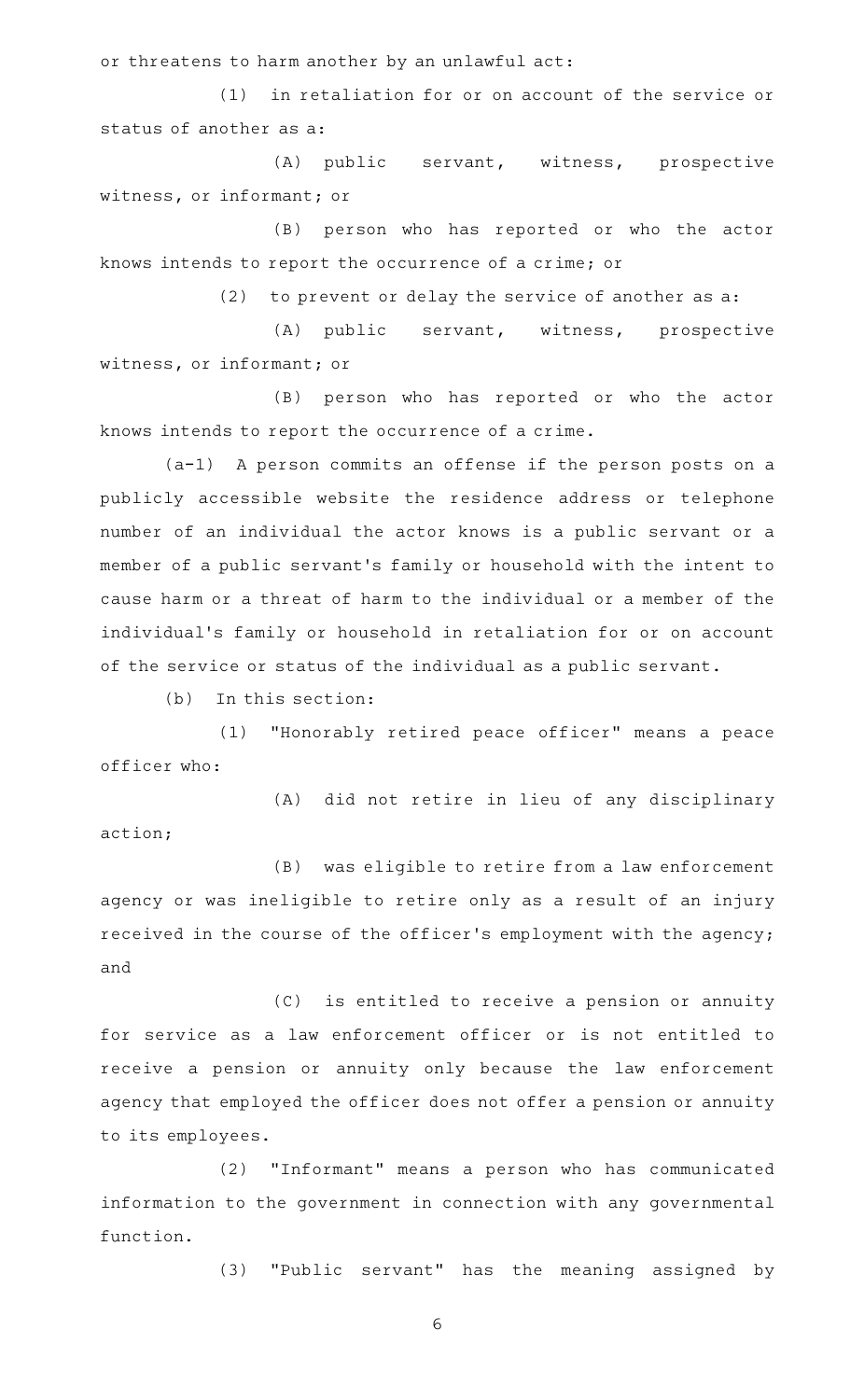Section [1.07](http://www.statutes.legis.state.tx.us/GetStatute.aspx?Code=PE&Value=1.07), except that the term also includes an honorably retired peace officer.

(c) An offense under this section is a felony of the third degree, except that the offense is a felony of the second degree if:

 $(1)$  the victim of the offense was harmed or threatened because of the victim 's service or status as a juror; or

(2) the actor's conduct is described by Subsection (a-1) and results in the bodily injury of a public servant or a member of a public servant 's family or household.

(d) For purposes of Subsection  $(a-1)$ , it is prima facie evidence of the intent to cause harm or a threat of harm to an individual the person knows is a public servant or a member of a public servant 's family or household if the actor:

(1) receives a written demand from the individual to not disclose the address or telephone number for reasons of safety; and

(2) either:

Amended by:

(A) fails to remove the address or telephone number from the publicly accessible website within a period of 48 hours after receiving the demand; or

(B) reposts the address or telephone number on the same or a different publicly accessible website, or makes the information publicly available through another medium, within a period of four years after receiving the demand, regardless of whether the individual is no longer a public servant.

Acts 1973, 63rd Leg., p. 883, ch. 399, Sec. 1, eff. Jan. 1, 1974. Amended by Acts 1983, 68th Leg., p. 3238, ch. 558, Sec. 4, eff. Sept. 1, 1983; Acts 1989, 71st Leg., ch. 557, Sec. 1, eff. Sept. 1, 1989; Acts 1993, 73rd Leg., ch. 900, Sec. 1.01, eff. Sept. 1, 1994; Acts 1997, 75th Leg., ch. 239, Sec. 1, eff. Sept. 1, 1997; Acts 2001, 77th Leg., ch. 835, Sec. 1, eff. Sept. 1, 2001; Acts 2003, 78th Leg., ch. 246, Sec. 1, eff. Sept. 1, 2003.

Acts 2015, 84th Leg., R.S., Ch. 848 (S.B. [923](http://www.legis.state.tx.us/tlodocs/84R/billtext/html/SB00923F.HTM)), Sec. 2, eff. September 1, 2015.

Sec. 36.07. ACCEPTANCE OF HONORARIUM. (a) A public servant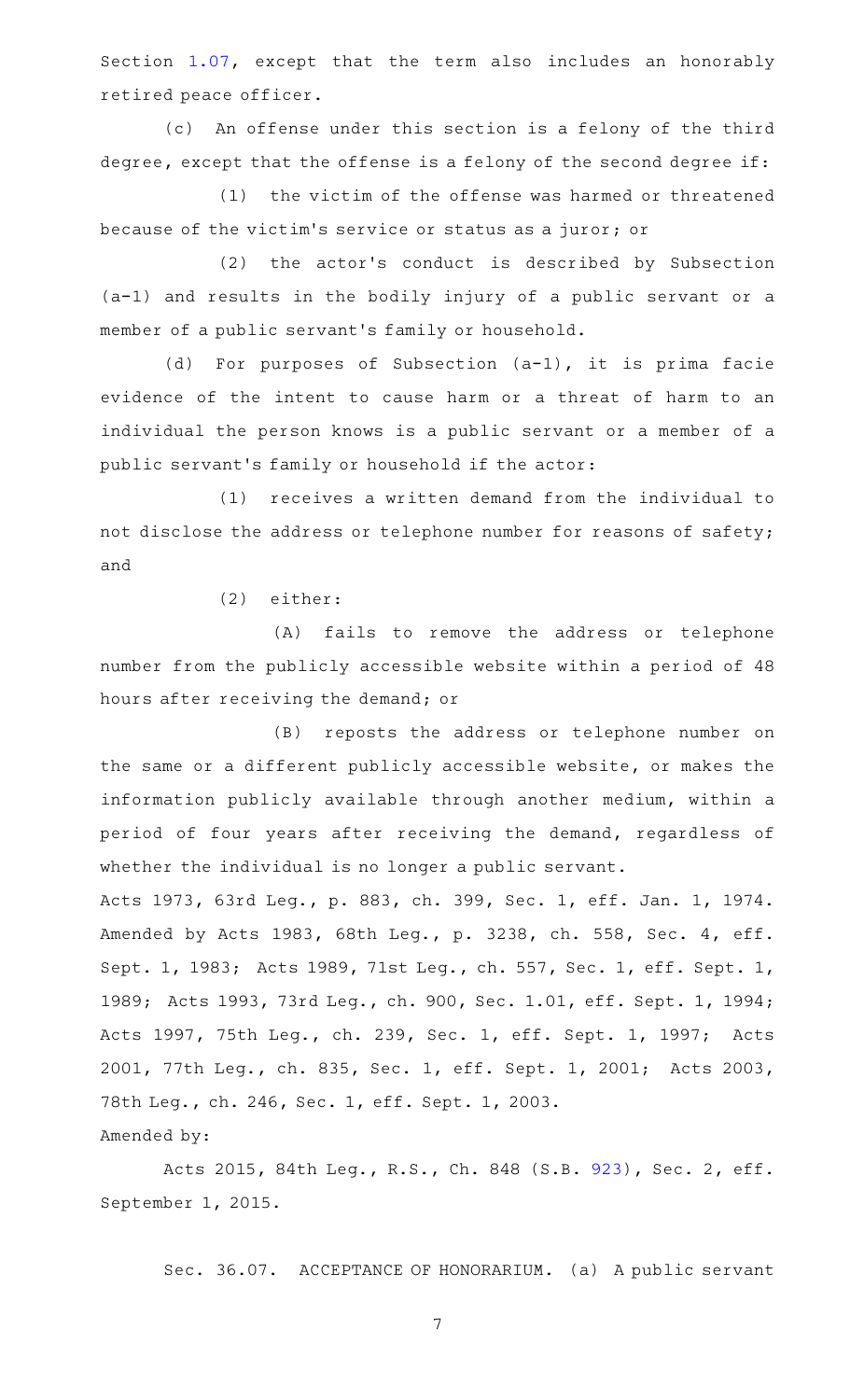commits an offense if the public servant solicits, accepts, or agrees to accept an honorarium in consideration for services that the public servant would not have been requested to provide but for the public servant 's official position or duties.

(b) This section does not prohibit a public servant from accepting transportation and lodging expenses in connection with a conference or similar event in which the public servant renders services, such as addressing an audience or engaging in a seminar, to the extent that those services are more than merely perfunctory, or from accepting meals in connection with such an event.

 $(b-1)$  Transportation, lodging, and meals described by Subsection (b) are not political contributions as defined by Title 15, Election Code.

(c) An offense under this section is a Class A misdemeanor. Added by Acts 1991, 72nd Leg., ch. 304, Sec. 4.03, eff. Jan. 1, 1992. Amended by Acts 1993, 73rd Leg., ch. 900, Sec. 1.01, eff. Sept. 1, 1994.

## Amended by:

Acts 2011, 82nd Leg., R.S., Ch. 56 (S.B. [1269](http://www.legis.state.tx.us/tlodocs/82R/billtext/html/SB01269F.HTM)), Sec. 1, eff. September 1, 2011.

Sec. 36.08. GIFT TO PUBLIC SERVANT BY PERSON SUBJECT TO HIS JURISDICTION. (a) A public servant in an agency performing regulatory functions or conducting inspections or investigations commits an offense if he solicits, accepts, or agrees to accept any benefit from a person the public servant knows to be subject to regulation, inspection, or investigation by the public servant or his agency.

(b) A public servant in an agency having custody of prisoners commits an offense if he solicits, accepts, or agrees to accept any benefit from a person the public servant knows to be in his custody or the custody of his agency.

(c)AAA public servant in an agency carrying on civil or criminal litigation on behalf of government commits an offense if he solicits, accepts, or agrees to accept any benefit from a person against whom the public servant knows litigation is pending or contemplated by the public servant or his agency.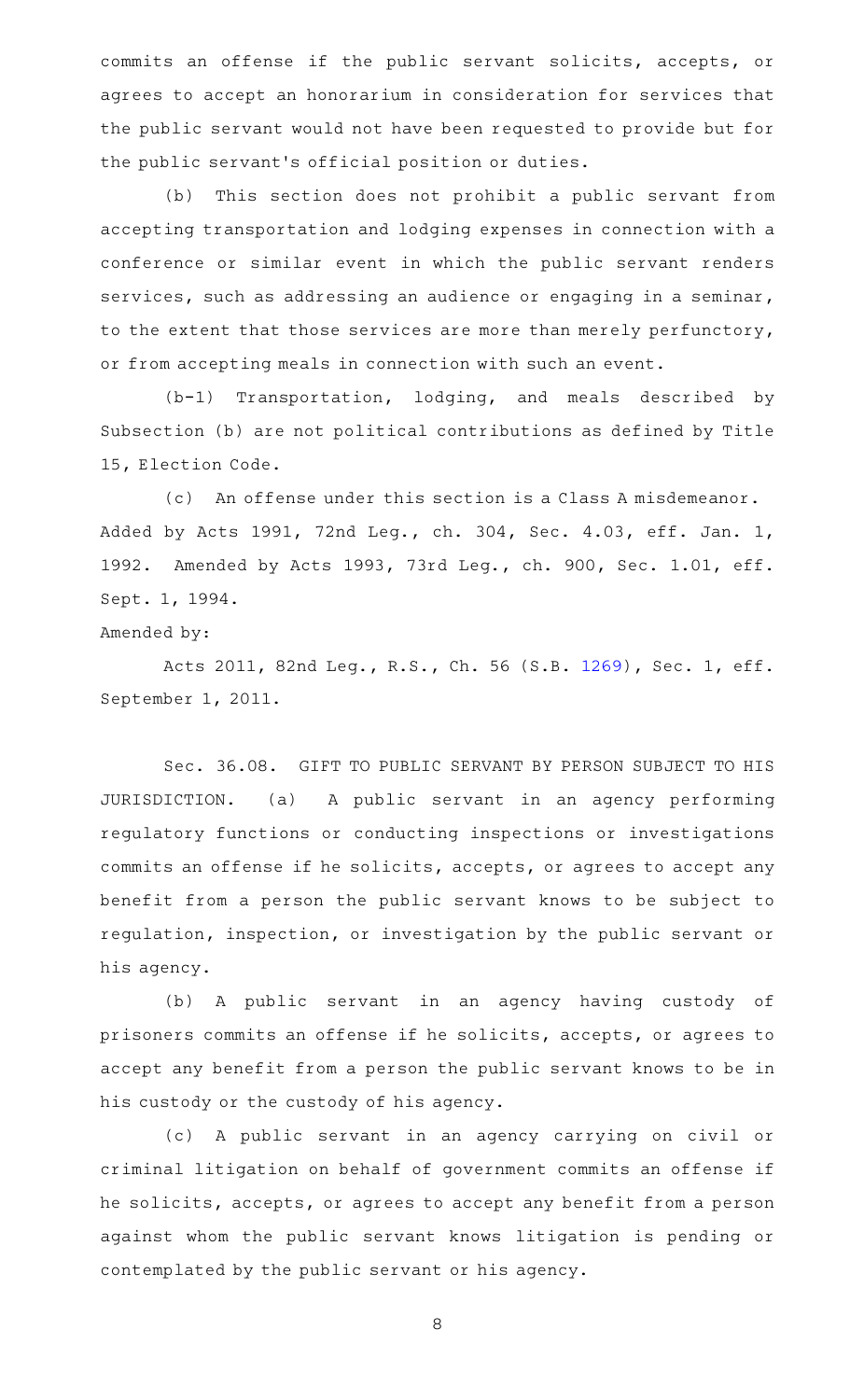(d) A public servant who exercises discretion in connection with contracts, purchases, payments, claims, or other pecuniary transactions of government commits an offense if he solicits, accepts, or agrees to accept any benefit from a person the public servant knows is interested in or likely to become interested in any contract, purchase, payment, claim, or transaction involving the exercise of his discretion.

(e) A public servant who has judicial or administrative authority, who is employed by or in a tribunal having judicial or administrative authority, or who participates in the enforcement of the tribunal 's decision, commits an offense if he solicits, accepts, or agrees to accept any benefit from a person the public servant knows is interested in or likely to become interested in any matter before the public servant or tribunal.

(f)AAA member of the legislature, the governor, the lieutenant governor, or a person employed by a member of the legislature, the governor, the lieutenant governor, or an agency of the legislature commits an offense if he solicits, accepts, or agrees to accept any benefit from any person.

(g) A public servant who is a hearing examiner employed by an agency performing regulatory functions and who conducts hearings in contested cases commits an offense if the public servant solicits, accepts, or agrees to accept any benefit from any person who is appearing before the agency in a contested case, who is doing business with the agency, or who the public servant knows is interested in any matter before the public servant. The exception provided by Sec. [36.10\(](http://www.statutes.legis.state.tx.us/GetStatute.aspx?Code=PE&Value=36.10)b) does not apply to a benefit under this subsection.

(h) An offense under this section is a Class A misdemeanor.

(i) A public servant who receives an unsolicited benefit that the public servant is prohibited from accepting under this section may donate the benefit to a governmental entity that has the authority to accept the gift or may donate the benefit to a recognized tax-exempt charitable organization formed for educational, religious, or scientific purposes.

Acts 1973, 63rd Leg., p. 883, ch. 399, Sec. 1, eff. Jan. 1, 1974. Amended by Acts 1975, 64th Leg., p. 915, ch. 342, Sec. 11, eff.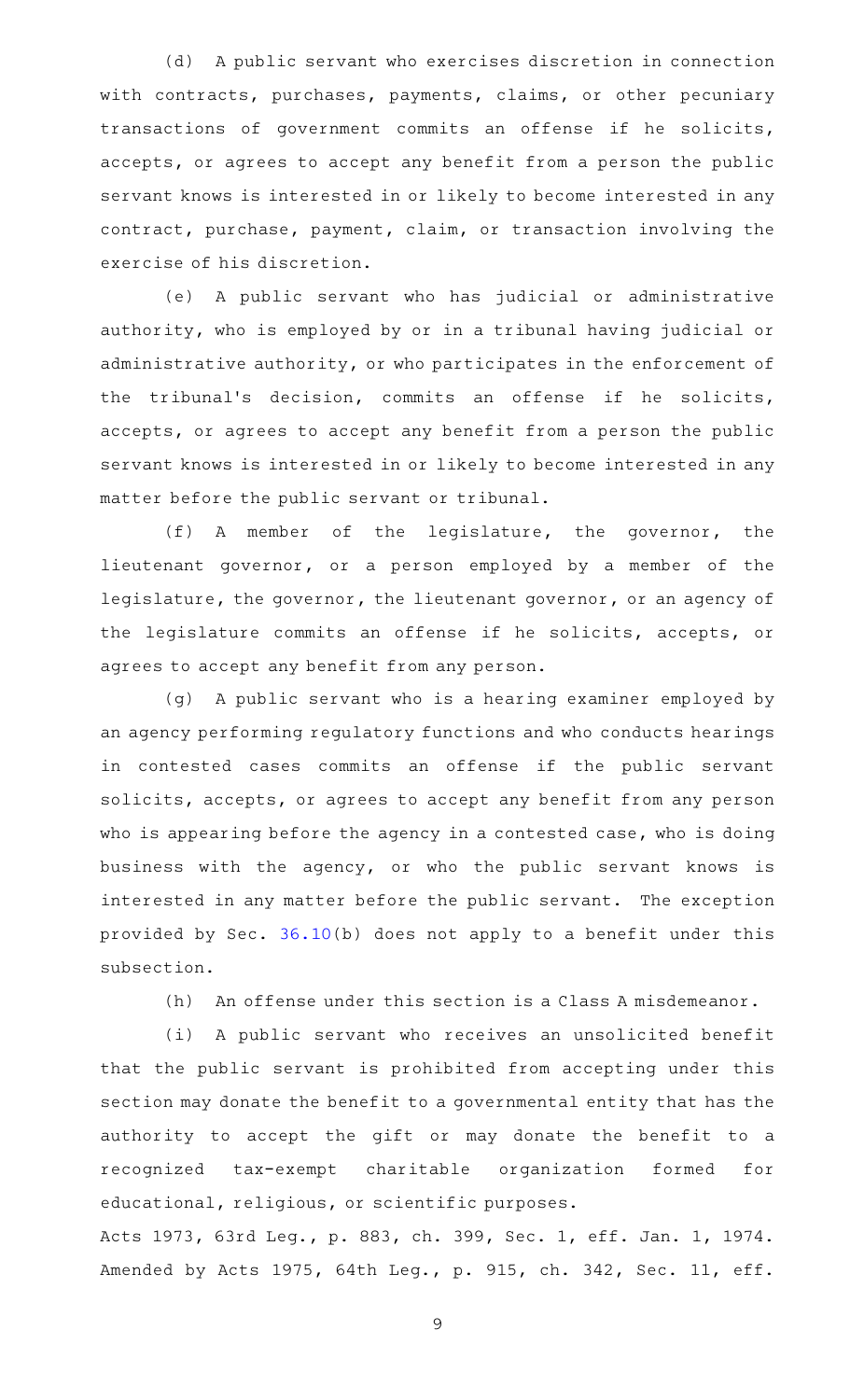Sept. 1, 1975; Acts 1983, 68th Leg., p. 3238, ch. 558, Sec. 5, eff. Sept. 1, 1983; Acts 1991, 72nd Leg., ch. 304, Sec. 4.04, eff. Jan. 1, 1992; Acts 1993, 73rd Leg., ch. 900, Sec. 1.01, eff. Sept. 1, 1994.

Sec. 36.09. OFFERING GIFT TO PUBLIC SERVANT. (a) A person commits an offense if he offers, confers, or agrees to confer any benefit on a public servant that he knows the public servant is prohibited by law from accepting.

(b) An offense under this section is a Class A misdemeanor. Acts 1973, 63rd Leg., p. 883, ch. 399, Sec. 1, eff. Jan. 1, 1974. Amended by Acts 1993, 73rd Leg., ch. 900, Sec. 1.01, eff. Sept. 1, 1994.

Sec. 36.10. NON-APPLICABLE. (a) Sections [36.08](http://www.statutes.legis.state.tx.us/GetStatute.aspx?Code=PE&Value=36.08) (Gift to Public Servant) and 36.09 (Offering Gift to Public Servant) do not apply to:

 $(1)$  a fee prescribed by law to be received by a public servant or any other benefit to which the public servant is lawfully entitled or for which he gives legitimate consideration in a capacity other than as a public servant;

(2) a gift or other benefit conferred on account of kinship or a personal, professional, or business relationship independent of the official status of the recipient;

(3) a benefit to a public servant required to file a statement under Chapter [572](http://www.statutes.legis.state.tx.us/GetStatute.aspx?Code=GV&Value=572), Government Code, or a report under Title 15, Election Code, that is derived from a function in honor or appreciation of the recipient if:

 $(A)$  the benefit and the source of any benefit in excess of \$50 is reported in the statement; and

(B) the benefit is used solely to defray the expenses that accrue in the performance of duties or activities in connection with the office which are nonreimbursable by the state or political subdivision;

(4) a political contribution as defined by Title 15, Election Code;

(5) a gift, award, or memento to a member of the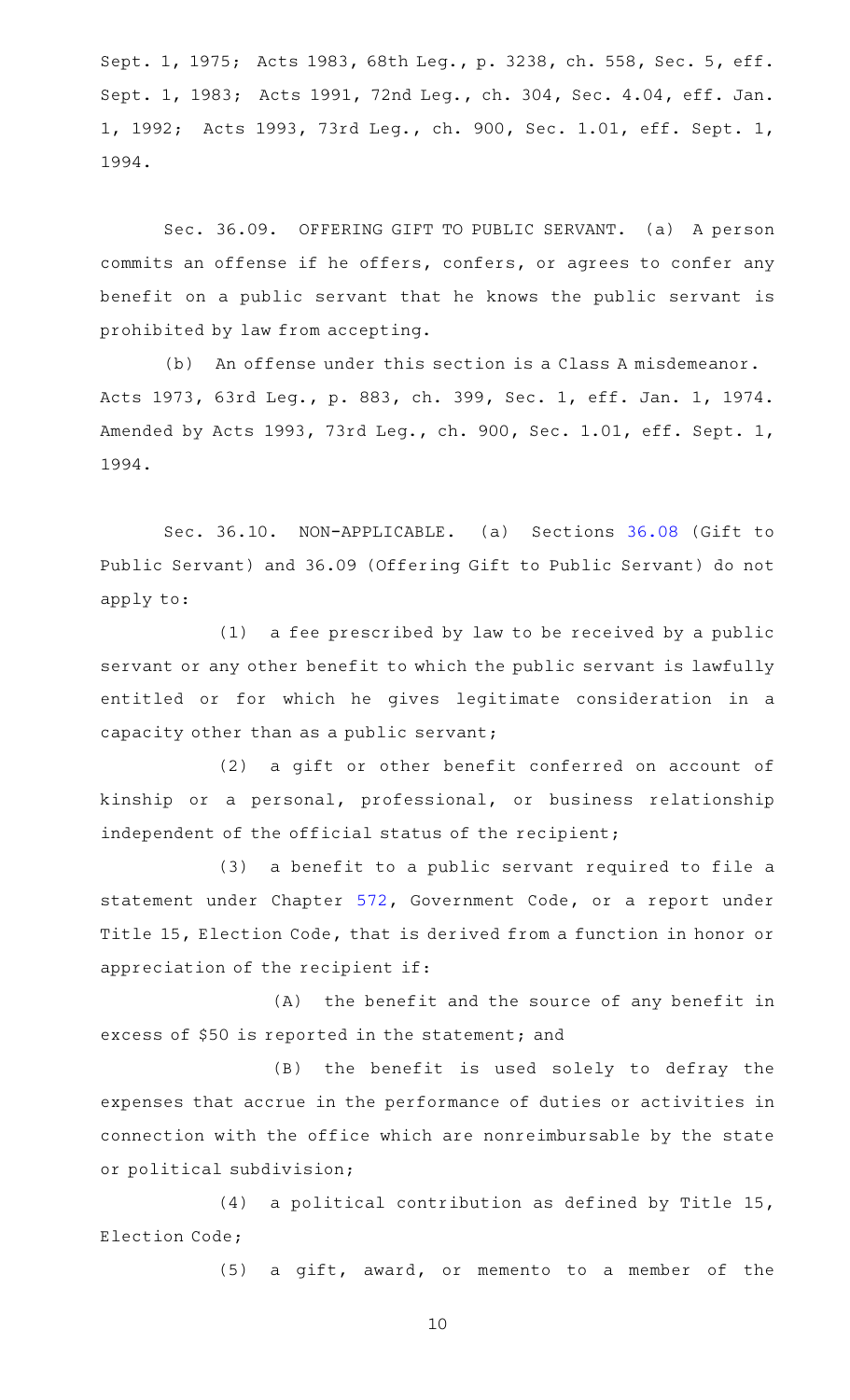legislative or executive branch that is required to be reported under Chapter [305](http://www.statutes.legis.state.tx.us/GetStatute.aspx?Code=GV&Value=305), Government Code;

 $(6)$  an item with a value of less than \$50, excluding cash or a negotiable instrument as described by Section [3.104](http://www.statutes.legis.state.tx.us/GetStatute.aspx?Code=BC&Value=3.104), Business & Commerce Code;

(7) an item issued by a governmental entity that allows the use of property or facilities owned, leased, or operated by the governmental entity;

(8) transportation, lodging, and meals described by Section [36.07\(](http://www.statutes.legis.state.tx.us/GetStatute.aspx?Code=PE&Value=36.07)b); or

(9) complimentary legal advice or legal services relating to a will, power of attorney, advance directive, or other estate planning document rendered:

 $(A)$  to a public servant who is a first responder; and

 $(B)$  through a program or clinic that is:

(i) operated by a local bar association or the State Bar of Texas; and

(ii) approved by the head of the agency employing the public servant, if the public servant is employed by an agency.

(b) Section [36.08](http://www.statutes.legis.state.tx.us/GetStatute.aspx?Code=PE&Value=36.08) (Gift to Public Servant) does not apply to food, lodging, transportation, or entertainment accepted as a guest and, if the donee is required by law to report those items, reported by the donee in accordance with that law.

(c) Section [36.09](http://www.statutes.legis.state.tx.us/GetStatute.aspx?Code=PE&Value=36.09) (Offering Gift to Public Servant) does not apply to food, lodging, transportation, or entertainment accepted as a guest and, if the donor is required by law to report those items, reported by the donor in accordance with that law.

(d) Section [36.08](http://www.statutes.legis.state.tx.us/GetStatute.aspx?Code=PE&Value=36.08) (Gift to Public Servant) does not apply to a gratuity accepted and reported in accordance with Section [11.0262,](http://www.statutes.legis.state.tx.us/GetStatute.aspx?Code=PW&Value=11.0262) Parks and Wildlife Code. Section [36.09](http://www.statutes.legis.state.tx.us/GetStatute.aspx?Code=PE&Value=36.09) (Offering Gift to Public Servant) does not apply to a gratuity that is offered in accordance with Section [11.0262](http://www.statutes.legis.state.tx.us/GetStatute.aspx?Code=PW&Value=11.0262), Parks and Wildlife Code.

(e) In this section, "first responder" means:

(1) a peace officer whose duties include responding rapidly to an emergency;